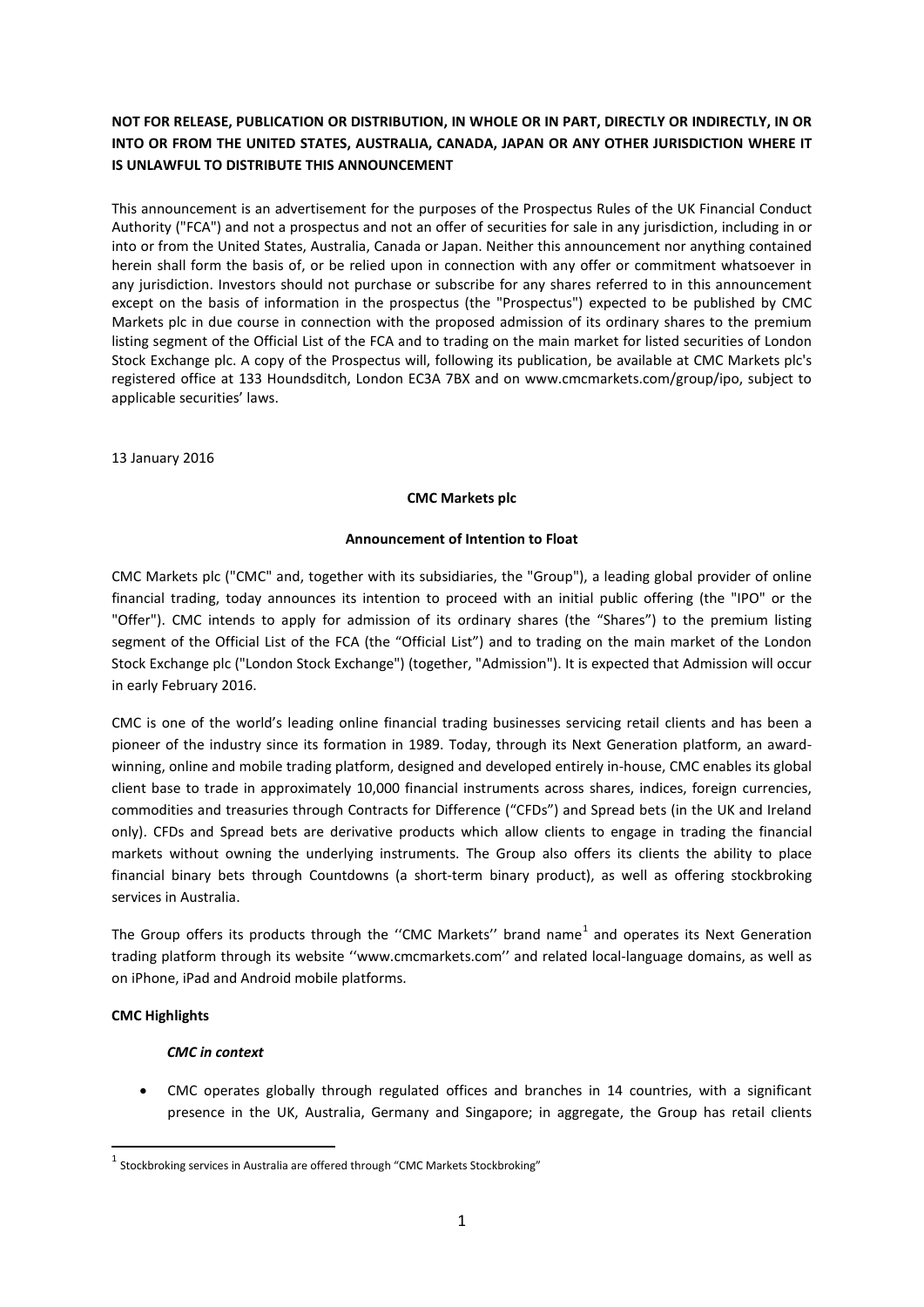based in more than 70 countries, serviced through direct client relationships and also via its Partner and Institutional Client relationships with banks, brokers, asset managers and other professional and corporate firms.

- In the six months to 30 September 2015, the Group had 44,017 Active Clients who had traded in the previous 6 months, and the Group processed approximately 45 million and 34 million trades in the financial year ended 31 March 2015 and in the six months ended 30 September 2015, respectively.
- In the financial year ended 31 March 2015, approximately 41 per cent. of the total nominal value of the Group's client trades were placed on mobile devices (compared with 36 per cent. in the prior financial year), with the remainder of trades predominantly executed through the Group's traditional online platform and a very small number over the phone. For the six months ending 30 September 2015, this increased further to 48 per cent.

# *Recent financial performance*

- Between 31 March 2013 and 31 March 2015, Net Operating Income grew from £107.0 million to £143.6 million at a compound annual growth rate ("CAGR") of 16 per cent.
- In the same period, Underlying EBITDA grew from £12.8 million to £59.7 million at a CAGR of 117 per cent.
- The Group's Underlying EBITDA margin increased steadily over this time period, improving from 12 per cent. in the financial year ended 31 March 2013 to 36 per cent. and 42 per cent. in the financial years ended 31 March 2014 and 2015, respectively.
- Most recently, for the six months ending 30 September 2015, the Group reported Net Operating Income and EBITDA of £78.9 million and £30.1 million, respectively, 34 per cent. and 72 per cent. ahead of the same period last financial year.
- Continuing the trends the Group reported in its first half results, it has continued to see growth across its key metrics year on year. Market volatility in October and November was not as high as in August and September, but nevertheless the Group performed well, continued to make good progress across its areas of strategic focus and finished the third quarter on track to meet its full year expectations.

#### *Key strengths and strategy for growth*

- Key business strengths include: (i) highly scalable, advanced technology, designed and developed inhouse; (ii) a "client-first" proposition which has established CMC as a market leader; (iii) a strong global footprint in a growing market; (iv) robust and comprehensive risk management; (v) a management team with a track record of innovation; and (vi) an attractive financial profile with significant operational gearing.
- The Group's strategy is focused on consolidating its leadership position in key markets and further expanding internationally via the continued delivery of product and technological innovation to both its direct clients and Partners and Institutional Clients.
- CMC is targeting £250 million of total revenue (before rebates) by the end of the financial year to 31 March 2020 (FY2015: £157.9 million). The Directors believe that there is strong operational leverage in the business although costs are expected to increase moderately in the medium term driven by an increased focus on digital marketing as part of the Group's growth strategy.

#### *Dividend policy*

• In recent years, the Group has consistently paid out annual dividends to its shareholders at a dividend payout ratio of approximately 50 per cent. of consolidated annual post-tax profit. For the six months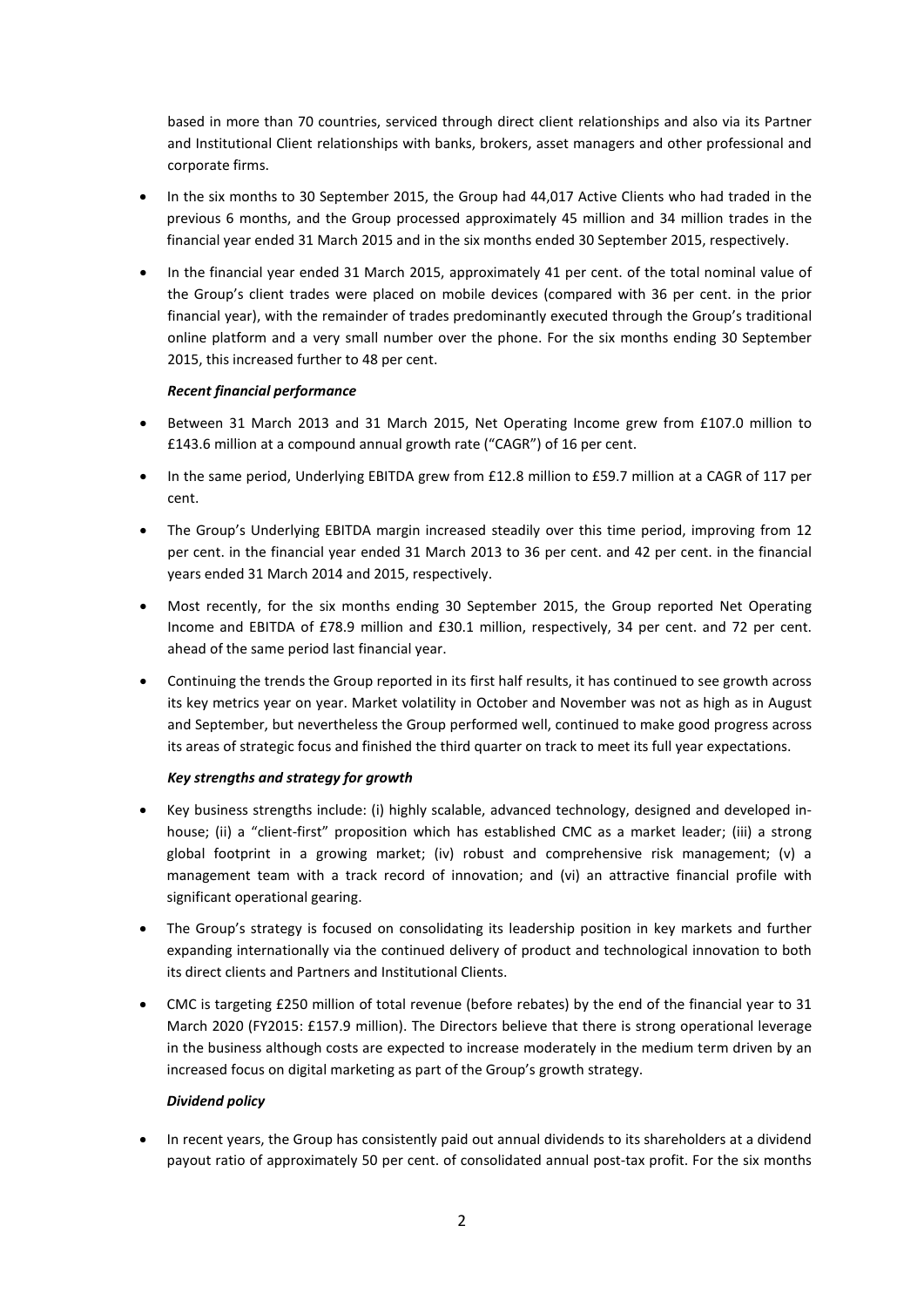ended 30 September 2015, the Group paid an interim dividend reflecting this dividend policy, together with a special dividend.

- The Group intends to continue this policy to pay annual dividends based on a targeted dividend payout ratio of 50 per cent. of the Group's underlying consolidated annual post-tax profit.
- The Group intends to maintain a disciplined approach to capital, in order to balance its liquidity, regulatory capital and investment needs, with a view to returning excess capital to shareholders as appropriate.
- The first dividend payment post Admission is expected to be the full final dividend in respect of the financial year ending 31 March 2016, expected to be paid in July 2016.

#### **Offer Highlights**

- CMC is to list on the premium segment of the London Stock Exchange.
- The Offer will comprise:
	- o an offer of Shares (i) to certain institutional investors in the UK and other qualifying jurisdictions outside the United States in reliance on Regulation S under the U.S. Securities Act of 1933, as amended (the "U.S. Securities Act") and (ii) to certain qualified institutional buyers (as defined in Rule 144A under the U.S. Securities Act) in the United States in reliance on Rule 144A or another exemption from or a transaction not subject to the registration requirements of the U.S. Securities Act that are also qualified purchasers (as defined in Section 2(a)(51) of the U.S. Investment Company Act of 1940);
	- o a Client Share Offer to Eligible Clients of the Group; and
	- o an Intermediaries Offer, under which Shares are being offered to intermediaries in the United Kingdom, who will facilitate the participation of their retail investor clients resident in the United Kingdom.
- As part of the Offer, CMC is expected to raise gross primary proceeds of approximately £17 million to meet Admission and staff incentive plan costs.
- The Offer provides the founding shareholders Peter and Fiona Cruddas, and Goldman Sachs Strategic Investments (U.K.) Limited ("GSSI") with the opportunity for a partial realisation of their investment in CMC, and provides certain other individual shareholders the opportunity for a realisation of their investment in CMC.
- Peter and Fiona Cruddas will together remain majority shareholders of CMC upon Admission and have agreed to a 730 calendar day lock-up period in respect of 50 per cent. of their interest in Shares held as at Admission, and a 1,095 calendar day lock-up period in respect of the remaining 50 per cent. Each of GSSI and CMC has agreed to a 180 calendar day lock-up arrangement following Admission and the Directors will enter into a 364 calendar day lock-up arrangement following Admission.

#### **Commenting on today's announcement, Peter Cruddas, founder and Chief Executive of CMC said:**

*"Having grown the business from its beginnings in 1989, I am in the privileged position of having seen the market go through many changes. In recent years CMC has benefited from the transformative effect of online and mobile trading on the wider financial Spread betting and CFD markets, and the ability of clients to trade at anytime and anywhere. CMC has been a leading technological innovator in the sector for the last 26 years with a track record of designing and developing technology in-house, the most recent example being our awardwinning trading platform, Next Generation, which allows us to deliver a first-class client experience and*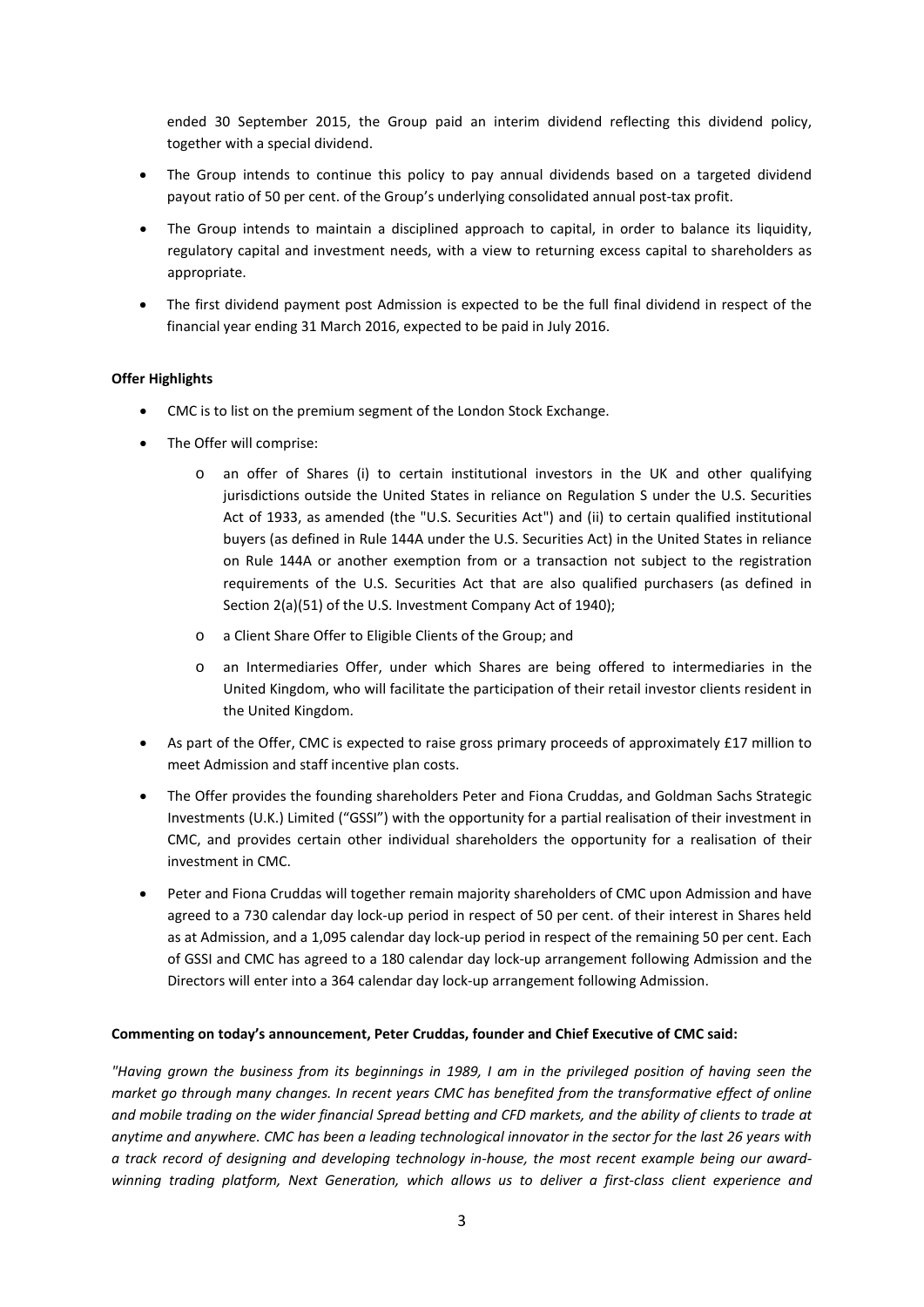*positions CMC well to capitalise on the trends we are seeing in the fast growing UK financial Spread betting market and the increasingly global CFD market.* 

*Bringing CMC to the public markets will enable us to continue to grow our global brand, build our client base, attract and retain employees and enhance our ability to enable retail traders around the world to trade. Our clients are at the heart of everything we do at CMC and I am delighted that they will have the opportunity to become shareholders in the Group as we embark upon the next stage of our journey."*

#### **Commenting on today's announcement, Simon Waugh, Non-Executive Chairman of CMC said:**

*"CMC is a global leader in a rapidly growing market, and embodies the highest standards of client service, technological excellence and robust risk management. Supported by a strong Board with a majority of*  independent non-executive directors<sup>[2](#page-3-0)</sup>, we have a management team ready to build on our excellent *foundations and offer investors a balance of growth and shareholder returns. I am confident that CMC has an extremely positive future and we look forward to delivering value for all our shareholders as a publicly-listed company."*

#### **Enquiries:**

Peter Cruddas, Chief Executive Officer Grant Foley, Chief Financial Officer and Head of Risk David Fineberg, Group Director of Trading Charlie Steel, Global Head of Corporate Development

#### *Joint Global Co-ordinator and Joint Bookrunner*

#### **Goldman Sachs International: +44 (0) 20 7774 1000**

Richard Cormack Paul Miller James Lucas James Kelly

#### *Joint Global Co-ordinator, Joint Bookrunner, Sole Sponsor and Stabilisation Manager*

| <b>Morgan Stanley:</b>     | +44 (0) 20 7425 8000 |
|----------------------------|----------------------|
| Henrik Gobel               |                      |
| Ben Grindley               |                      |
| Max Mesny                  |                      |
| Angus Millar               |                      |
| <b>Joint Bookrunner</b>    |                      |
| <b>RBC Europe Limited:</b> | +44 (0) 20 7653 4000 |

Oliver Hearsey Darrell Uden Martin Frowde Will Smith

**CMC Markets plc +44 (0) 20 7170 8200**

<span id="page-3-0"></span> $2$  Includes Non-Executive Chairman, Simon Waugh, who was independent on appointment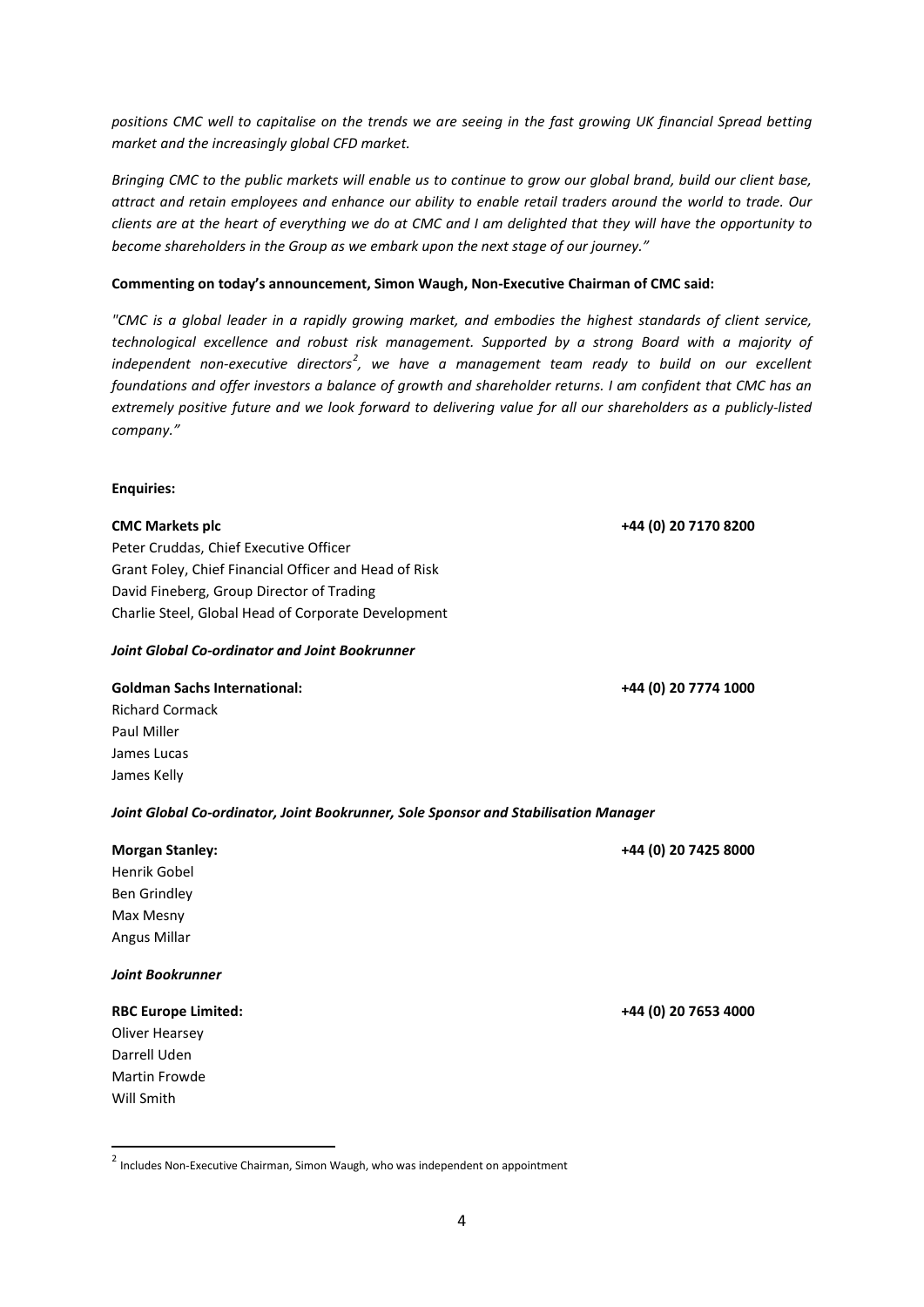#### *Media Enquiries*

# **Camarco (Public Relations Advisor to CMC): +44 (0) 20 3757 4984** Geoffrey Pelham-Lane

Ed Gascoigne-Pees Jennifer Renwick

# *Intermediaries Offer Enquiries*

**Solid Solutions Associates (UK) Ltd: +44 (0) 20 7549 1613**

[intermediaries@solid-solutions.co.uk](mailto:intermediaries@solid-solutions.co.uk)

Nigel Morris Graham Webb

*Client Share Offer Enquiries* **+44 (0) 20 3003 8303**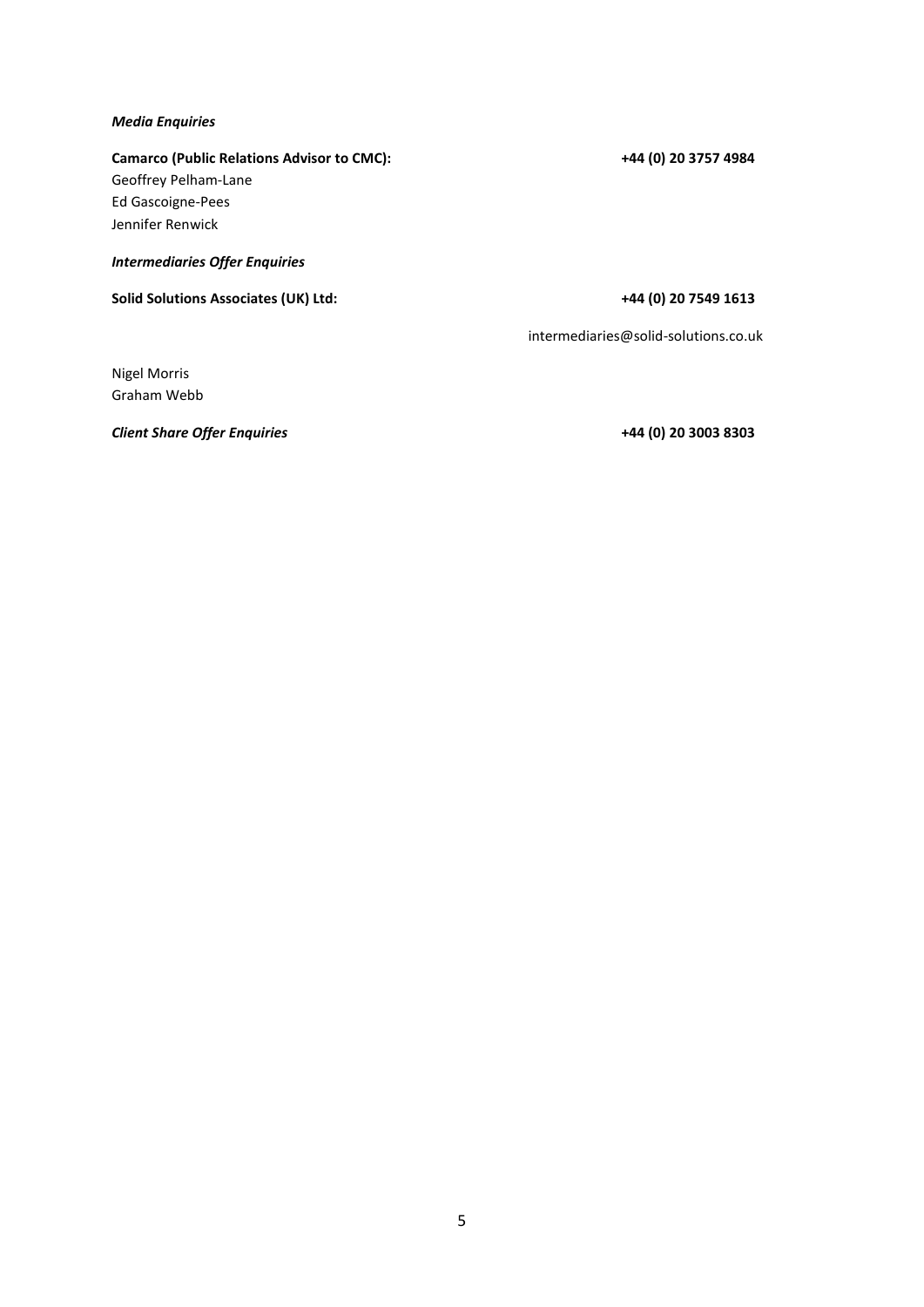# **Three Year Financial Track Record**

CMC generates revenue through a variety of sources including: spreads (i.e. the difference between the bid and ask price of the Group's products), commissions, financing income and risk management via hedging client positions. The Group also earns revenue from its stockbroking business in Australia and a binaries business. CMC's sources of revenue are well-diversified by region and by asset class, with the UK the largest region in FY 2015 with a share of 34 per cent. of total revenue, and indices the largest product with a share of 49 per cent. of total revenue.

The Group's operating expenses principally comprise staff costs, IT costs, sales and marketing, premises costs, and other legal, professional and regulatory fees. The Group's focus on cost management, coupled with consistency of revenues, has created significant operational leverage for the Group, driving margin expansion and increased Group profitability over the last three years.

| £ million                      | <b>FY 13</b> | <b>FY 14</b> | <b>FY 15</b> | FY13-15<br><b>CAGR</b> | <b>HY 15</b> | <b>HY 16</b> | HY 15-16<br>Growth |
|--------------------------------|--------------|--------------|--------------|------------------------|--------------|--------------|--------------------|
| Net Operating<br><i>Income</i> | 107.0        | 122.0        | 143.6        | 16%                    | 58.8         | 78.9         | 34%                |
| Profit Before Tax              | (5.4)        | 32.2         | 43.5         | N/A                    | 13.9         | 26.5         | 91%                |
| PBT Margin (%)                 |              | 26%          | 30%          |                        | 24%          | 34%          |                    |

| FY 15 Net Operating Income by Region |     | FY 15 Net Operating Income By Asset Class |
|--------------------------------------|-----|-------------------------------------------|
| UК                                   | 34% | Indices                                   |
| Europe                               | 31% | FX                                        |
| Australia and N Zealand              | 29% | <b>Shares</b>                             |
| Rest of the World                    | 6%  | <b>Commodities</b>                        |

| FY 15 Net Operating Income by Region |     | FY 15 Net Operating Income By Asset Class |     |
|--------------------------------------|-----|-------------------------------------------|-----|
| UК                                   | 34% | <b>Indices</b>                            | 49% |
| Europe                               | 31% | FX                                        | 19% |
| Australia and N Zealand              | 29% | <b>Shares</b>                             | 12% |
| Rest of the World                    | 6%  | <b>Commodities</b>                        | 15% |
|                                      |     | Stockbroking                              | 4%  |
|                                      |     | <b>Treasuries</b>                         | 1%  |

# **Current Trading**

Continuing the trends it reported in its first half results, the Group has continued to see growth across its key metrics year on year. Market volatility in October and November was not as high as in August and September, but the Group nevertheless performed well, and finished the third quarter on track to meet the Board's full year expectations. In the recent quarter, the Group made good progress across its areas of strategic focus:

- Product innovation: the Group's Countdowns product built on its successful late July launch in its UK, Australia and New Zealand offices, and in the third quarter the Group successfully launched Countdowns across its European offices.
- Institutional: in November the Group completed the build of its "white label" Partners and Institutional Clients Next Generation offering.
- Digital marketing: as planned, www.cmcmarkets.com was successfully launched as the Group's new global website, with country specific sites to follow shortly, and the UK being the first.
- International: the Group is seeing signs of improvement following actions taken in its underperforming geographies, as well as expanding its offering in Europe with the launch of Countdowns.
- Core markets: the Group's focus on providing a superior and unrivalled trading experience for its clients was recognised in the recent Investment Trends report<sup>[3](#page-5-0)</sup>, with CMC Markets picking-up seven

<span id="page-5-0"></span> <sup>3</sup> Investment Trends - UK Leveraged Trading Report <sup>2015</sup>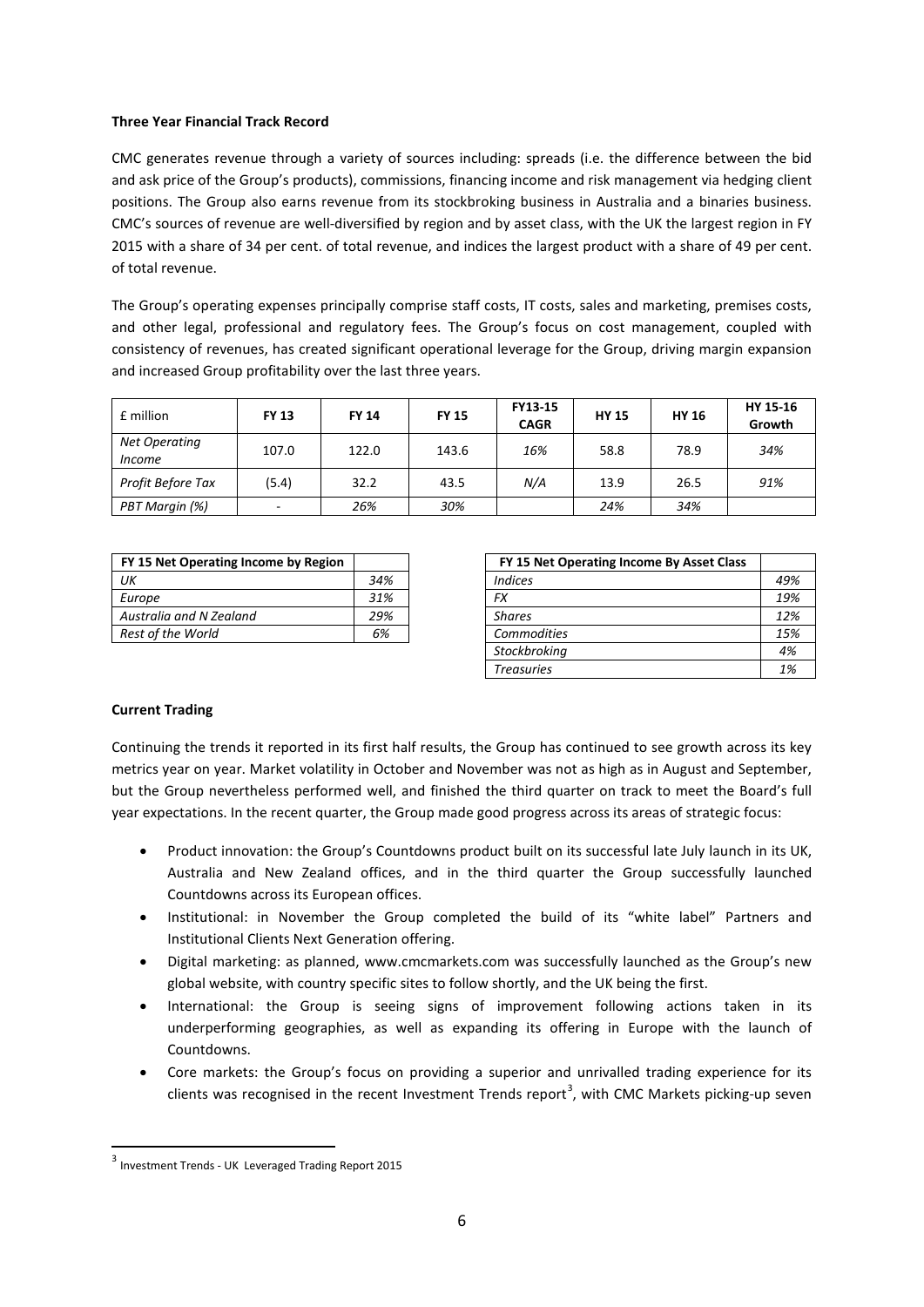awards, including, amongst UK spread betters; best for overall customer satisfaction, best customer service, best mobile platform and best platform features amongst UK spread betters.

# **Key Strengths**

# *Compelling industry fundamentals in the CFD and financial Spread betting market as well as opportunity for diversification*

- The Directors believe that the total revenue pool from retail CFD, financial spread betting and FX activities was approximately £1.7 billion globally in 2014, and approximately £1.9 billion including institutional investors; approximately £1.25 billion (65 per cent.) of the total market revenue was generated by five providers: CMC, IG Group, FXCM Inc, GAIN Capital and Plus500.
- The Directors believe that the CFD, financial spread betting and FX market can be segmented into developed, non-developed and rest of the world; the Directors believe that the revenue pool from the developed and non-developed markets should grow at approximately 8 per cent. CAGR between 2014 and 2018.
- The launch and growth of financial binary bets by CMC in July 2015 highlights the crossover potential of products into the global online gaming market, an estimated revenue pool of US\$40 billion. The Directors believe binary products will continue to be innovated and will grow significantly in popularity.
- Across all of CMC's markets, the general outlook is for further regulatory tightening or continued restriction and the Directors believe that CMC is well-placed to benefit from these trends as a bluechip provider with a strong track record of regulatory compliance.

#### *Highly scalable, advanced technology*

- The Group offers its products through its Next Generation trading platform, innovated, designed, developed in-house and owned by the Group.
- Next Generation is more than just a trading platform and has been built in a modular way across the business incorporating client relationship management, trading platforms, pricing and risk, payments and trade support, enabling each part to be isolated and updated for technological development when required at moderate cost.
- Since 2010, CMC has invested approximately £65.7 million on designing and developing Next Generation in-house such that it now offers a differentiated client proposition across financial instruments providing clients with a fast, content-rich, reliable and secure global trading platform, with multi-channel accessibility. This investment in the enhancement of the platform continues through the Group's in-house development team.

#### *Providing a highly attractive "client-first" proposition*

- The following attributes of CMC's products and services result in a highly attractive "client-first" proposition, which has established CMC as a leading provider of CFDs to retail investors globally:
	- o *Platform*: A fast, content-rich, reliable, secure, fully integrated and multi-language trading platform that is constantly enhanced through the implementation of cutting-edge technology.
	- o *Client Service*: Easily accessible and highly tailored client service that provides a range of free value-added services and ongoing client education.
	- o *Product*: Breadth of product offering, with approximately 10,000 financial instruments traded through a single trading platform with constant product development.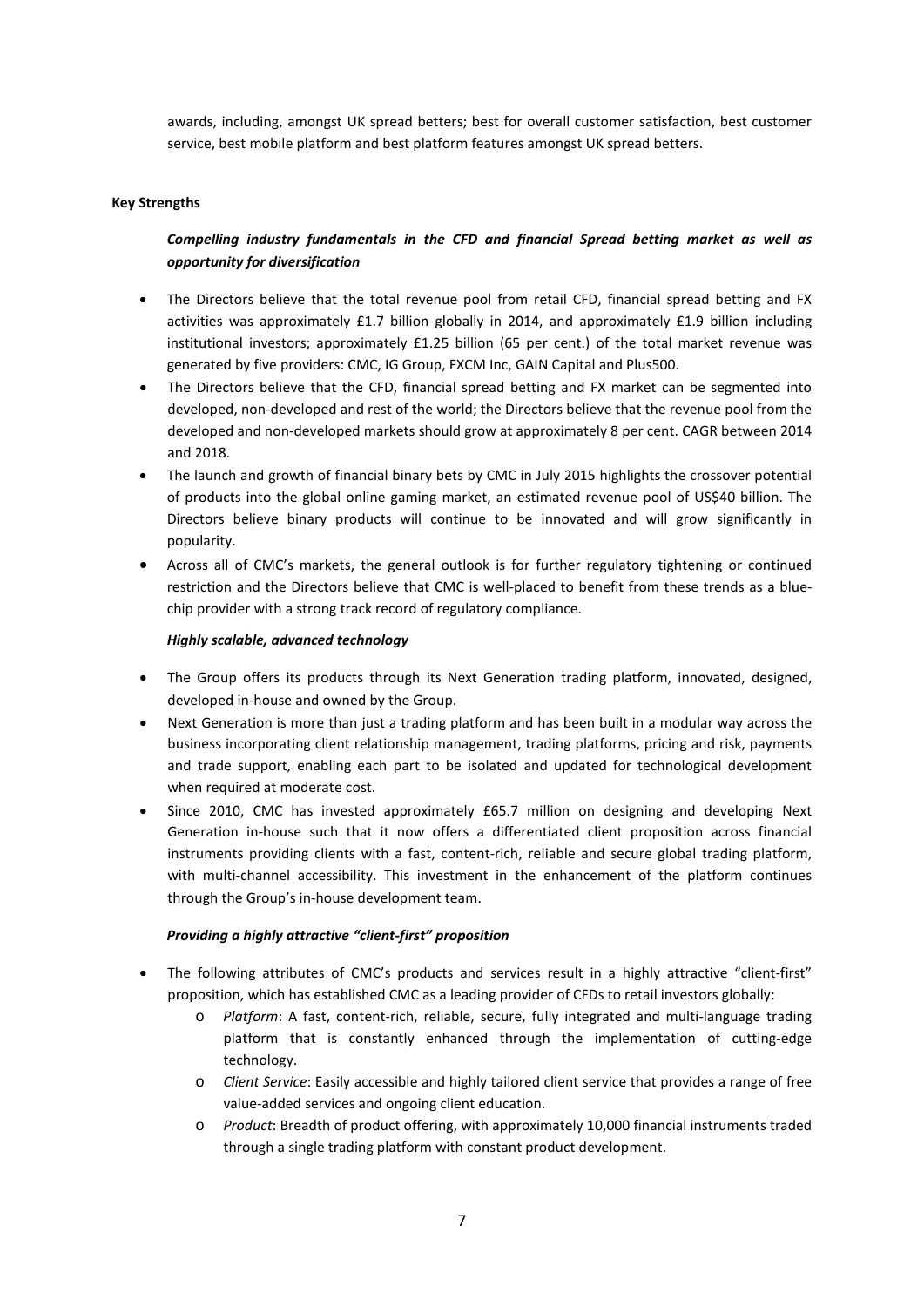- o *Pricing*: A price-driven service, providing real-time competitive prices of products with "One-Click" trade execution; CMC also offers volume based rebates, enabling high-volume traders to benefit from their trading activity.
- According to the independent 2015 (UK) Investment Trends report, CMC had the highest overall client satisfaction level in its sector, ranking highest in twelve out of the eighteen satisfaction criteria clients chose as being the most important to them.

# *Strong global footprint*

- Over its 26-year history, the Group has expanded globally, establishing regulated offices and branches in 14 countries with a client base in 70 countries.
- Due to its global reach, CMC is able to offer its clients the ability to trade 24 hours a day, five days a week (including in some cases when the underlying market is closed).
- In addition to building the business globally through direct client acquisition, the Group has also been successful in forming relationships with financial institutions, which serve to increase the market reach of the Group by introducing it to new clients. These institutional partner relationships are typically with firms that have established client portfolios offering services in complementary products and markets.

# *Robust, comprehensive and effective risk management*

- CMC has developed a robust risk management framework, with comprehensive policies and procedures that help the Group to effectively manage risk in the business, including market risk which is an important component of CMC's revenue line.
	- o *Market risk*: CMC, as a market maker, manages the risk inherited from clients. Client flows aggregate naturally within the portfolio, as long and short positions offset each other. The residual risk is then monitored real time through CMC's proprietary technology and managed within board-approved capital limits using a variety of hedging strategies so as to maximise revenue generated and minimise losses.
	- o *Liquidity risk*: the Group manages liquidity in real-time centrally through a liquidity risk management team, by utilising a combination of liquidity forecasting and stress testing to help ensure that the Group retains access to sufficient liquidity resources in both normal and stressed conditions.
	- o *Credit risk*: the Group has a variety of tools which it uses to manage client credit risk, which it inherits as a result of the leverage it offers to clients. These include tiered margin requirements (i.e., higher margins for larger positions), automated liquidation of client positions and position limits.
- CMC's robust and effective risk management strategy means that it has not had a losing week in the last three years. Furthermore, the Directors believe that CMC's credit losses resulting from the unpegging of the Swiss Franc in January 2015 were significantly lower than many of its peers.

#### *Experienced management team*

- CMC has a strong senior management team, demonstrated by the successful implementation of the strategic repositioning of the Group and the business's 117 per cent. Underlying EBITDA CAGR between the financial years ending 31 March 2013 and 31 March 2015.
- The senior management team has extensive experience in the financial markets in which the Group operates and a strong track record of working together to deliver optimal results. CMC is led by one of the leading innovators of online trading for retail clients in Europe over the last thirty years, Peter Cruddas.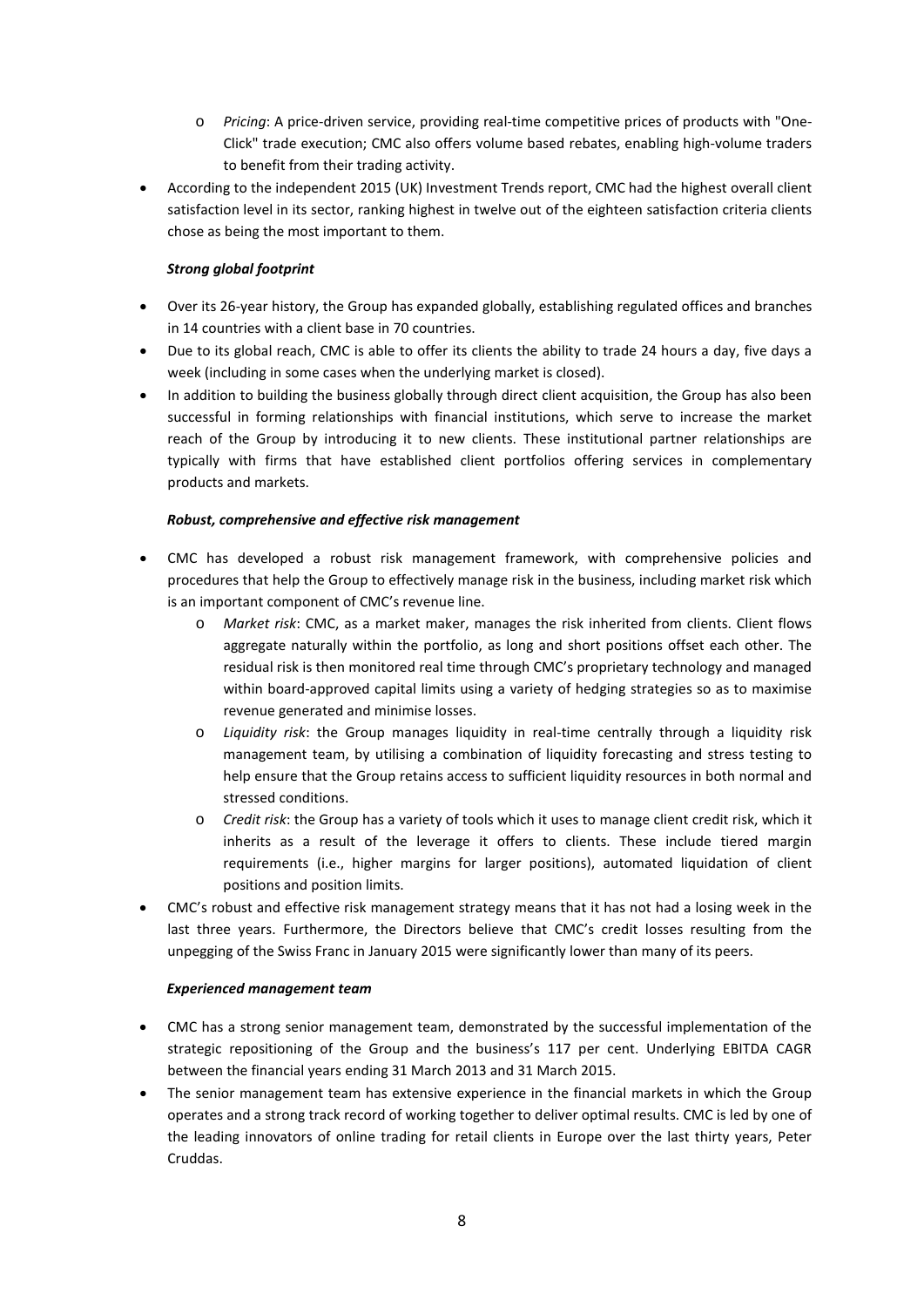• In addition, the Group's senior management has operated successfully within a well-developed corporate governance framework, with Non-Executive Directors having been part of the wider Board for more than 10 years. The recent appointment of two additional, experienced independent Non-Executive Directors serves to further strengthen the Board and, on Admission, provides a majority independent Board<sup>[4](#page-8-0)</sup>.

# *Attractive financial profile with significant operational gearing*

- CMC has a track record of strong, profitable organic revenue and margin growth over the last three years, demonstrating the strength and stability of the Group's business model.
- CMC's daily average revenue went from approximately £528,000 in the year ended 31 March 2012 to approximately £566,000 in year ended 31 March 2015, while operating expenses decreased from £121 million in the year ended 31 March 2012 to £84 million in the year ended 31 March 2015.
- Net operating income and Underlying EBITDA grew at a CAGR of 16 per cent. and 117 per cent. between 31 March 2013 and 31 March 2015, respectively.
- CMC delivered an adjusted EBITDA margin of 12 per cent., 36 per cent, and 42 per cent, in the years ended 31 March 2013, 2014 and 2015, respectively.

# **Strategy for Growth**

The Group is targeting £250 million of total revenue (before rebates) by the end of the financial year to 31 March 2020 (FY2015: £157.9 million). The Directors believe that there is strong operational leverage in the business although costs are expected to increase moderately in the medium term driven by an increased focus on digital marketing as part of the Group's growth strategy. The Directors have a clear vision for how CMC intends to deliver growth and returns for shareholders, and this vision is predicated on five fundamental strategic pillars, which continue to be competitive differentiators and keys to the Group's success:

#### *Consolidate a leading position in the Group's key markets*

- CMC intends to consolidate its leading position at the forefront of the market for online trading in financial products through continually striving to deliver best-in-class client service, product and technological innovation, breadth of product offering and quality and speed of execution.
- In CMC's core markets (UK, Germany, Australia and Singapore) there remain significant opportunities to capture market share from other CFD and Spread bet providers.
- CMC will also focus on attracting new clients, from within and outside the leveraged financial markets (i.e. online share trading) and also from the ~\$40 billion global betting market.
- Furthermore, the Group intends to replicate its successful focus on Premium Clients in the UK and Australia in other jurisdictions.
- The Group also aims to continue to reduce its level of client attrition and increase the number of dormant accounts that it reactivates.

#### *Optimise digital marketing*

• CMC plans to significantly increase its focus and expenditure assigned to digital marketing across search, affiliate and display channels, enabling the Group to reach clients in markets that have not been focused on previously.

<span id="page-8-0"></span> $4$  Includes Non-Executive Chairman, Simon Waugh, who was independent on appointment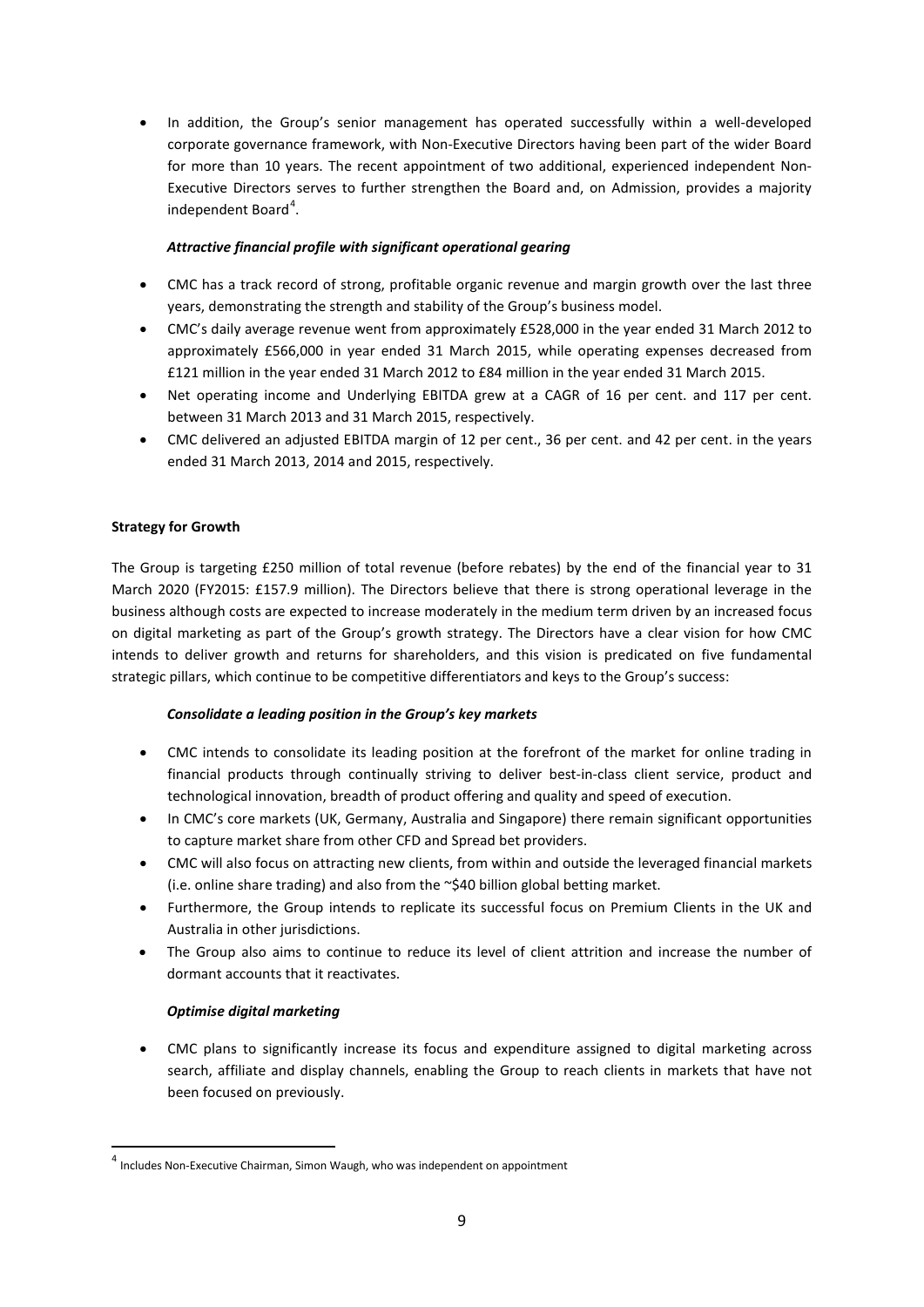- The Group's cost of acquiring a new approved account was £697, £663 and £612 in the years ended 31 March 2014 and 2015, and in the six months ended 30 September 2015, respectively.
- CMC is aiming to further increase the efficiency of acquiring a new approved account to c.£575 in the medium-term.

### *Further develop and expand the Group's international reach*

- With the rollout of Next Generation complete, the Group is well-positioned to improve its performance in existing under-performing geographies such as France and Italy while also quickly building its presence in more recently opened jurisdictions.
- CMC intends to achieve enhanced growth through the further expansion of its existing international operations, having recently opened two new offices in Poland and Austria.
- The Group aims to expand its offering of new products, such as Binaries, in further geographies.
- In addition to expansion through direct clients, the Group intends to continue to broaden its international reach through further Partner and Institutional Client relationships, which allow the Group to penetrate new markets quickly and in a cost effective manner.

# *Continue to deliver product and technological innovation*

- Ongoing development of the Next Generation trading platform is essential to maintaining CMC's leadership in financial trading technology, and the Group intends to continue to invest in the enhancement and support of its online technology.
- The most significant recent example of such innovation was the introduction of Countdowns, a form of Binary product, in the summer of 2015. The Group developed its Countdowns product entirely inhouse, successfully launching the product on an accelerated nine-month timetable and at significantly lower cost than if development had been outsourced to a third party provider.
- Average daily trades exceeded 4,000 in the first two months the Group offered Countdowns, with the Group earning £1.1 million in revenue from the product in the same period.
- The Group is constantly evaluating the potential opportunity of new products for its clients and is targeting £20m of revenue from new products (including Countdowns and other Binaries) in the medium-term.

# *Grow through Partners and Institutional Clients arrangements*

- Continuing to form relationships with financial firms offering services in complementary products and markets will increase the Group's market reach.
- In the year ended 31 March 2015, revenue from institutions comprised 10 per cent. of total revenue, or £15 million.
- As of 31 December 2015, the Group had 46 Partners and Institutional Clients in 17 jurisdictions.
- The Group intends to expand its Partners and Institutional Clients programmes in all jurisdictions in which it currently has offices, in addition to using the Partners and Institutional Clients relationships as a vehicle for exposure to new markets.
- In the medium term, the Group is targeting revenue from Partners and Institutional Clients to be in line with historical levels.

#### **Regulation**

The Group's lead regulator is the FCA, and it relies on "passports" in accordance with MiFID in order to offer its services throughout the EEA. In addition, the Group has relevant regulatory authorisations in Australia, Singapore, New Zealand and Canada as well as a regulated representative office in China with limited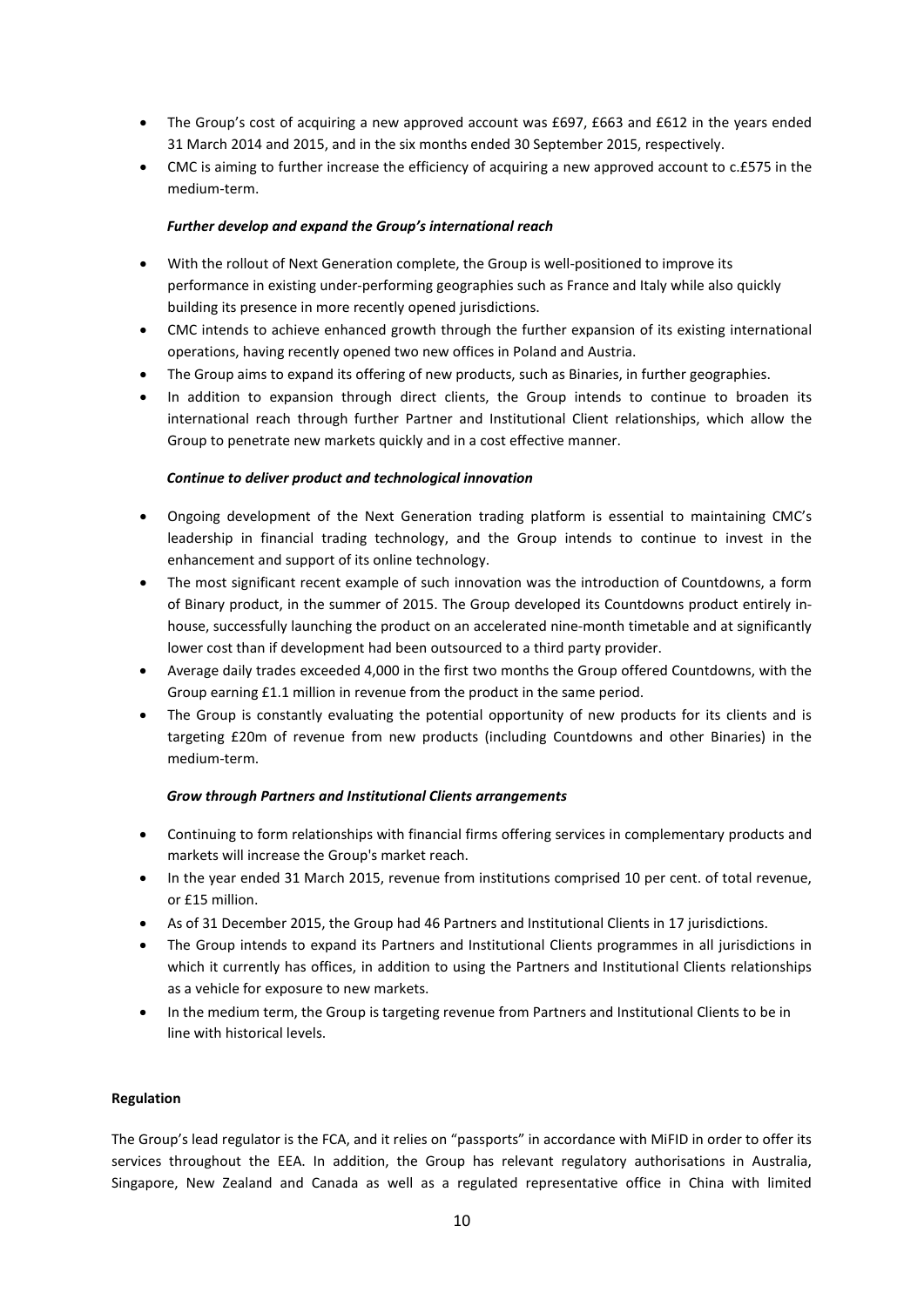permissions. The Group's products are classified as financial instruments under EU law; however, in relation to its Countdowns products in the UK, the Group is currently licensed and regulated by the UK Gambling Commission.

# **Overview of the Offer**

- Intention to list on the premium segment of the Official List and to trade on the main market for listed securities of the London Stock Exchange.
- The Group expects to raise gross primary proceeds of approximately £17 million through an offer of new shares. These gross proceeds from the issuance of new shares will be used to meet the Group's Admission and staff incentive plan costs.
- The Offer will also provide founding shareholders Peter and Fiona Cruddas (together the "Controlling Shareholders") and Goldman Sachs Strategic Investments (U.K.) Limited ("GSSI") the opportunity for a partial realisation of their investment in CMC, and certain other individual shareholders with the opportunity for a realisation of their investment in CMC.
- The Controlling Shareholders have agreed to a 730 calendar day lock-up period following Admission for 50 per cent. of their interests in Shares held as at Admission, and a 1,095 calendar day lock-up period following Admission for the other 50 per cent. of their interests in Shares held as at Admission.
- Each of the Group, GSSI and the Directors will agree to customary lock-up arrangements with respect to their shareholdings for specific periods of time following Admission. It is currently expected that the Group and GSSI will enter into a 180 calendar day lock-up arrangement following Admission and the Directors will enter into a 364 calendar day lock-up arrangement following Admission.
- It is expected that Admission will take place in early February 2016 and that, following Admission, CMC will become eligible for FTSE Index series.
- It is intended that an over-allotment option of up to 15 per cent. of the total offer size will be made available.
- Immediately following Admission, the Group expects to have a free float of at least 25 per cent.
- The Offer will comprise:
	- o an offer of Shares (i) to certain institutional investors in the UK and other qualifying jurisdictions outside the United States in reliance on Regulation S under the U.S. Securities Act of 1933, as amended (the "U.S. Securities Act") and (ii) to certain qualified institutional buyers (as defined in Rule 144A under the U.S. Securities Act) in the United States in reliance on Rule 144A or another exemption from or a transaction not subject to the registration requirements of the U.S. Securities Act that are also qualified purchasers (as defined in Section 2(a)(51) of the U.S. Investment Company Act of 1940)
	- o a Client Share Offer to Eligible Clients of the Group; and
	- o an Intermediaries Offer, under which the Shares are being offered to intermediaries in the United Kingdom, who will facilitate the participation of their retail investor clients resident in the United Kingdom.
- Full details of the Offer will be included in the Prospectus expected to be published in the coming weeks.
- In relation to the Offer and Admission, Goldman Sachs International and Morgan Stanley & Co. International plc are acting as Joint Global Co-ordinators and Joint Bookrunners (with Morgan Stanley & Co International plc acting as Sole Sponsor and Stabilisation Manager), with RBC Europe Limited acting as Joint Bookrunner.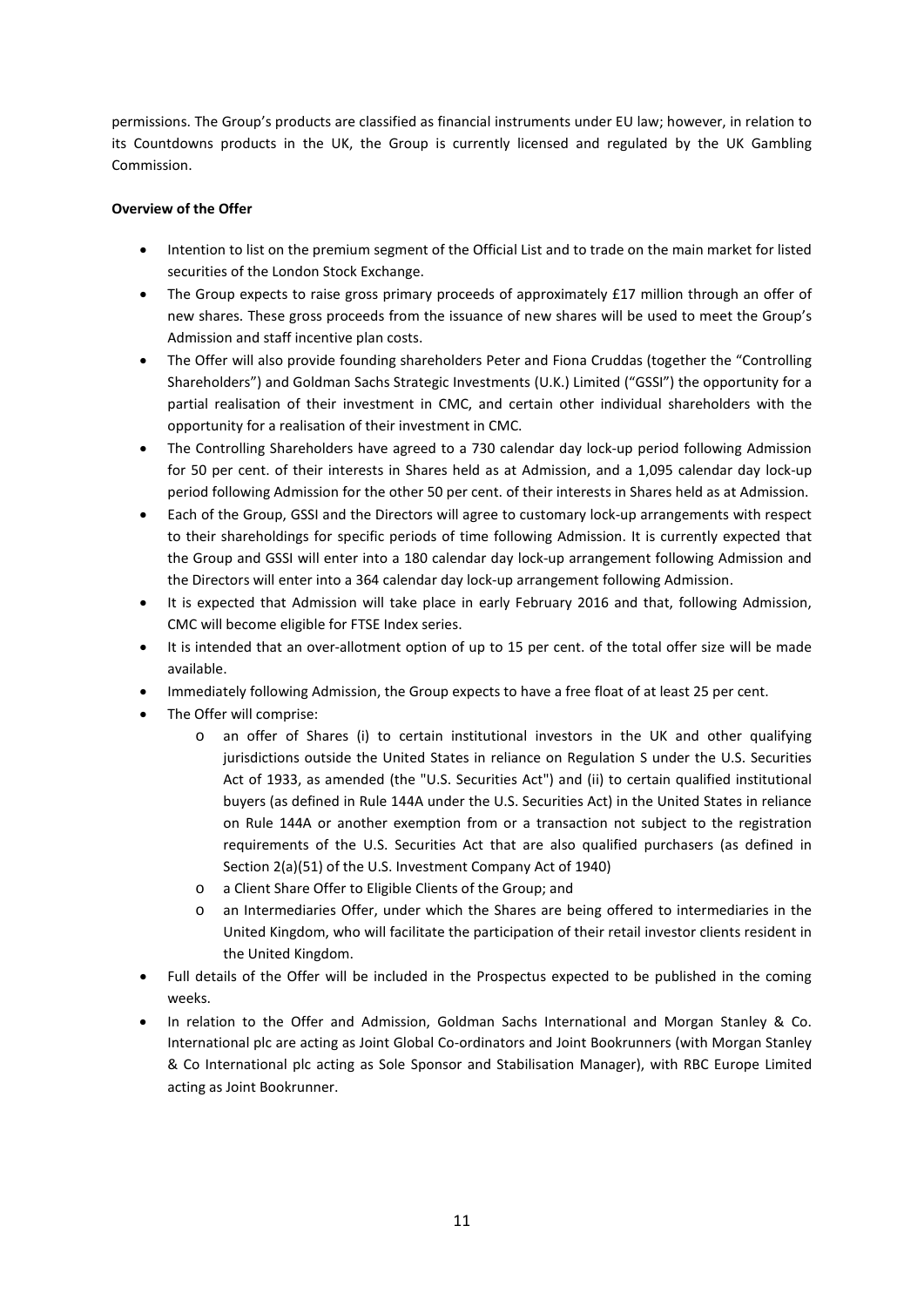# **Client Share Offer**

CMC is offering clients of the Group eligible to participate in the Client Share Offer in accordance with the terms of the Client Share Offer the opportunity to subscribe for or purchase Offer Shares in the Client Share Offer at the Offer Price.

There are three tiers of Eligible Client. Eligibility is based on the level of trading costs. Trading costs comprise spread, commission and financing in Pounds Sterling, or currency equivalent based on end of day exchange rates, together ("Trading Costs") that a client has incurred with CMC over one of two periods, as set out below. Trading Costs exclude, inter alia, dormancy charges, market data feeds or any expenditure connected with the Countdown product.

- First Period: Trading Costs calculated as the average Trading Costs incurred by the client per month over the last 12 months, or per month since the date of account opening rounded up to the nearest whole month (whichever is the shorter period).
- Second Period: Total trading Costs incurred between 00:01 GMT on Wednesday 13 January 2016 and 22:00 GMT on Monday 25 January 2016 inclusive.

A client becomes an Eligible Client when they incur the Trading Costs criteria set out below for either the First Period or the Second Period. An Eligible Client will be placed once into the highest qualified sub-category should they qualify under both the First Period and the Second Period criteria.

|               | <b>Bronze Eligible Client</b> | <b>Silver Eligible Client</b> | <b>Gold Eligible Client</b> |
|---------------|-------------------------------|-------------------------------|-----------------------------|
| First Period  | £10 - £99                     | £100 - £499                   | $£500+$                     |
| Second Period | $£10 - £99$                   | £100 - £499                   | £500+                       |

Notwithstanding the foregoing, the Directors will be entitled to determine the categorisation of any clients of the Group at their absolute discretion.

The minimum application amount under the Client Share Offer is £500. The maximum limit on the monetary amount that any applicant may apply to invest in the Client Share Offer is:

- (a) £1,000 for Bronze Eligible Clients;
- (b) £5,000 for Silver Eligible Clients; and
- (c) £20,000 for Gold Eligible Clients.

The amount which an Eligible Client applies to invest may, however, be scaled down.

The basis of allocation for applications will be determined by the Controlling Shareholders and CMC, after consultation with the Joint Global Co-ordinators. The Controlling Shareholders and CMC intend, after having consulted with the Joint Global Co-ordinators, to give priority to applications for Offer Shares made under the Client Share Offer over applications made in the Intermediaries Offer. All applications in the Client Share Offer are to be made online via www.cmcmarkets.com/group/ipo, with payment by debit card.

Eligible Clients will be eligible to receive one Bonus Share for every ten Shares acquired in the Client Share Offer and held continuously for 12 months following Admission, subject to certain conditions.

An Eligible Client may make one application in the Intermediaries Offer in addition to making an application in the Client Share Offer. For the avoidance of doubt, an application made by an Eligible Client in the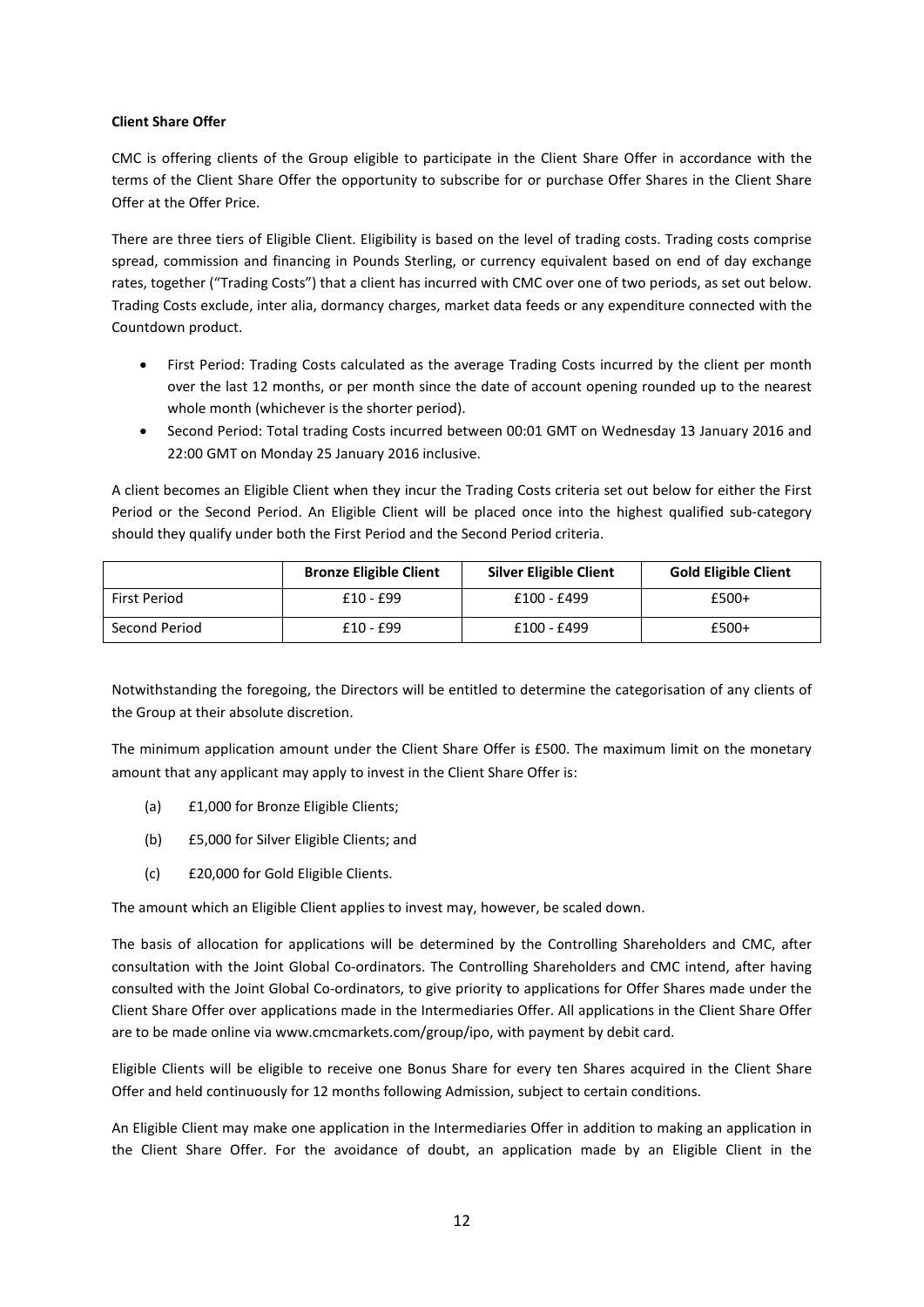Intermediaries Offer will not receive any priority in allocation, nor will an Eligible Client be entitled to receive any Bonus Shares in respect of any Shares acquired through the Intermediaries Offer.

#### **Board of directors**:

| Non-Executive Chairman                   | Simon Waugh           |
|------------------------------------------|-----------------------|
| Chief Executive Officer                  | Peter Cruddas         |
| Chief Financial Officer and Head of Risk | <b>Grant Foley</b>    |
| <b>Group Director of Trading</b>         | David Fineberg        |
| Independent Non-Executive Director       | James Richards        |
| Independent Non-Executive Director and   |                       |
| Senior Independent Director              | Manjit Wolstenholme   |
| Independent Non-Executive Director       | <b>Malcolm McCaig</b> |

#### **Director biographies**

#### *Simon Waugh, Non-Executive Chairman*

Simon joined the Group as a Non-Executive Director in December 2007 and became the Non-Executive Chairman in March 2013. He is the Chairman of the Audit and Risk Committee until IPO. Prior to joining the Group, Simon was Group Director of Sales, Marketing and Customer service at Centrica. He retained these responsibilities for the seven years he was with the Group, and also held the roles of Deputy CEO of British Gas and CEO of the Centrica Financial Services Company. On leaving Centrica Simon became CEO of AWD Financial Services Group, a leading Independent Financial Advisor and consumer financial services business. Simon's final senior executive position was in the role of Chairman and CEO of the National Apprenticeship Service, leading the government's flagship skills programme, reporting to the Secretaries of State for both Education and Business. Simon is also a life fellow of both The Marketing Society and the Institute of Direct Marketing.

#### *Peter Cruddas, Chief Executive Officer*

Peter founded the Group and became its Chief Executive Officer in 1989. Peter held this role until October 2007, and again between July 2009 and June 2010. Between 2003 and 2013, he also served as the Group's Executive Chairman. In March 2013, he once again became the Group's CEO, and is responsible for running the Group on a day to day basis. Prior to founding the Group, Peter was Chief Dealer and Global Group Treasury Advisor at S.C.F. Equity Services where he was responsible for all the activities of a dealing room whose principal activities were trading in futures and options in currencies, precious metals, commodities and spot forwards on foreign exchange and bullion.

#### *Grant Foley, Chief Financial Officer and Head of Risk*

Grant joined the Group in April 2013 as Group Head of Finance and was made Group Director of Finance and Risk in August 2013 when he was appointed to the main board. Grant is a Chartered Accountant (FCA) and has almost 20 years of financial services experience, having held senior finance, operational and board positions in a number of businesses. These have included Coutts & Co, Prudential Bache, Nomura and Arbuthnot Securities.

#### *David Fineberg, Group Director of Trading*

David joined CMC in November 1997 working on the trading desk and developed the Group's multi asset CFD and spread bet dealing desk. As a senior dealer he was responsible for managing the UK and US equity books. Between April 2007 and September 2012 he was the Group's Western Head of Trading, covering all asset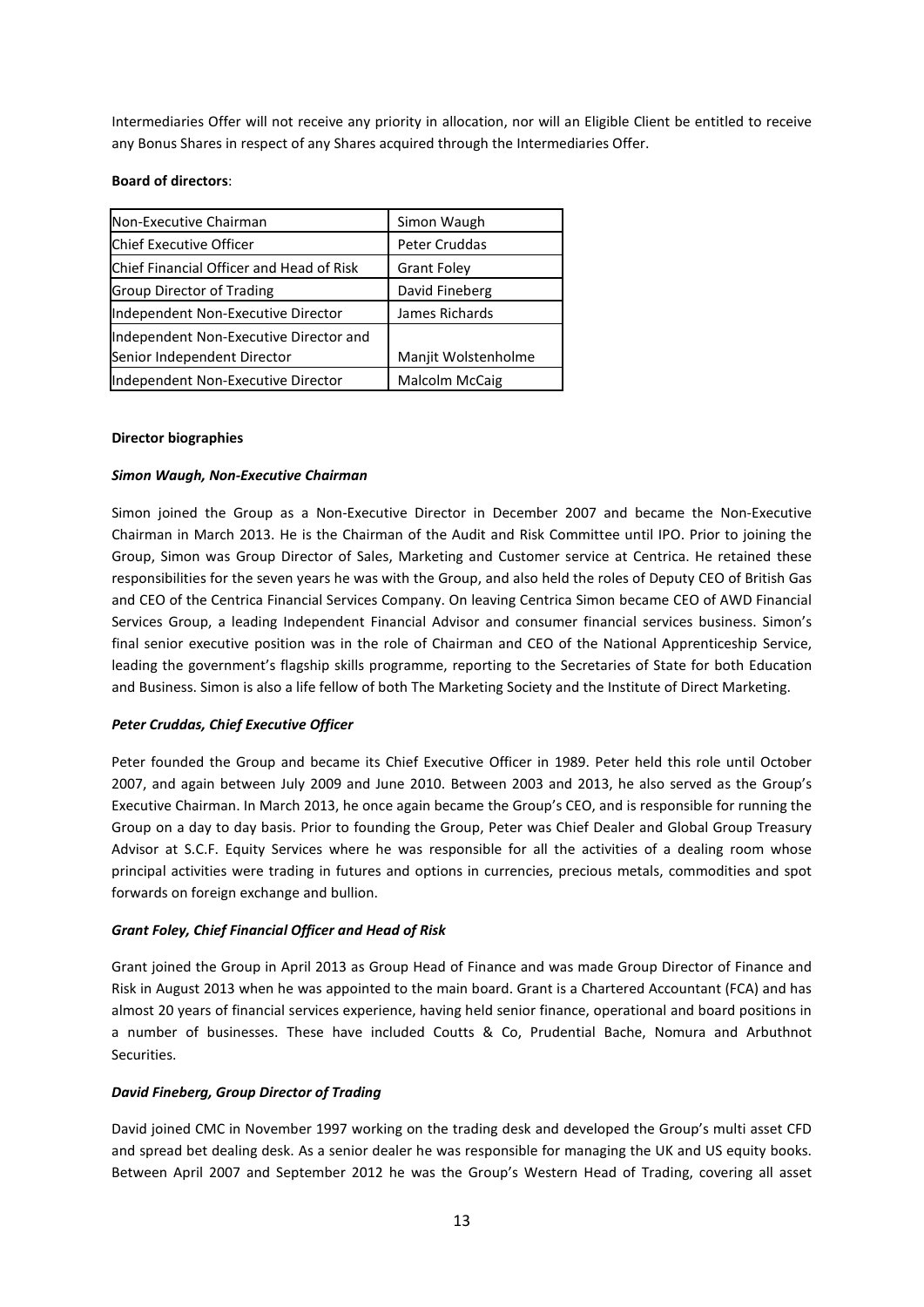classes for the Western region. In September 2012 he was appointed to the role of Group Head of Trading and in January 2014 was appointed as the Group Director of Trading with overall responsibility for the trading and pricing strategies and activities across the Group.

### *James Richards, Independent Non-Executive Director*

James joined the Group as a Non-Executive Director in April 2015 and is the Chairman of the Remuneration and Nomination Committee. He is also a member of the Audit and Risk Committee. James is a partner at the financial services law firm, Dillon Eustace in Ireland, where he has been a partner since 2012. Prior to this he was a banking and finance partner at Travers Smith LLP for fourteen years. Having occupied various senior positions within leading law firms, James has extensive experience in debt capital markets, derivatives and structured finance working with major corporates, central banks and governmental organisations.

# *Manjit Wolstenholme, Independent Non-Executive Director and Senior Independent Director*

Manjit joined CMC as a Non-Executive Director in December 2015 and will act as the Group's Senior Independent Director. Manjit qualified as a chartered accountant with Coopers & Lybrand. Her background includes roles as Director and Co-Head of Investment Banking at Dresdner Kleinwort Wasserstein, and Partner at Gleacher Shacklock. She is Chair of Provident Financial plc and Senior Independent Director and Chair of the Remuneration Committee of Future plc as well as Chair of Audit and Non-Executive Director of Unite Group plc and Chair of CALA Group (Holdings) Limited.

# *Malcolm McCaig, Independent Non-Executive Director*

Malcolm joined CMC as a Non-Executive Director in December 2015. Malcolm is a Chartered Management Consultant. He was a partner and practice leader, initially at Deloitte, and subsequently at Ernst & Young. He has held senior executive positions in Prudential, Cigna and National Australia Bank. He was formerly the Chairman of Kent Reliance Building Society and Barbon Insurance Group. Malcolm is the Senior Independent Director at Unum Ltd and Punjab National Bank International Limited. He also holds board positions at OneSavings Bank plc, Tradition UK and QBE Europe.

#### **Defined technical and financial terms**

#### *Active Client*

An individual or entity that has traded at least once or held an open position in the relevant period.

#### *Binary*

A product that allows clients to place a stake depending on whether they believe a particular market's price will be above or below a certain level at a specific time in the future.

#### *Bonus Shares*

The free Ordinary Shares of 25 pence per share to be issued to Eligible Clients on or shortly after the first annual anniversary of Admission.

# *Client Share Offer*

The offer of Shares to Eligible Clients in the UK.

# *Contracts for Difference (CFDs)*

A cash-settled investment in products that are based on currencies, commodities, treasuries, indices and shares. It provides economic benefits similar to an investment in an underlying asset without certain costs and limitations associated with physical ownership. A CFD tracks the price movement of the chosen product, as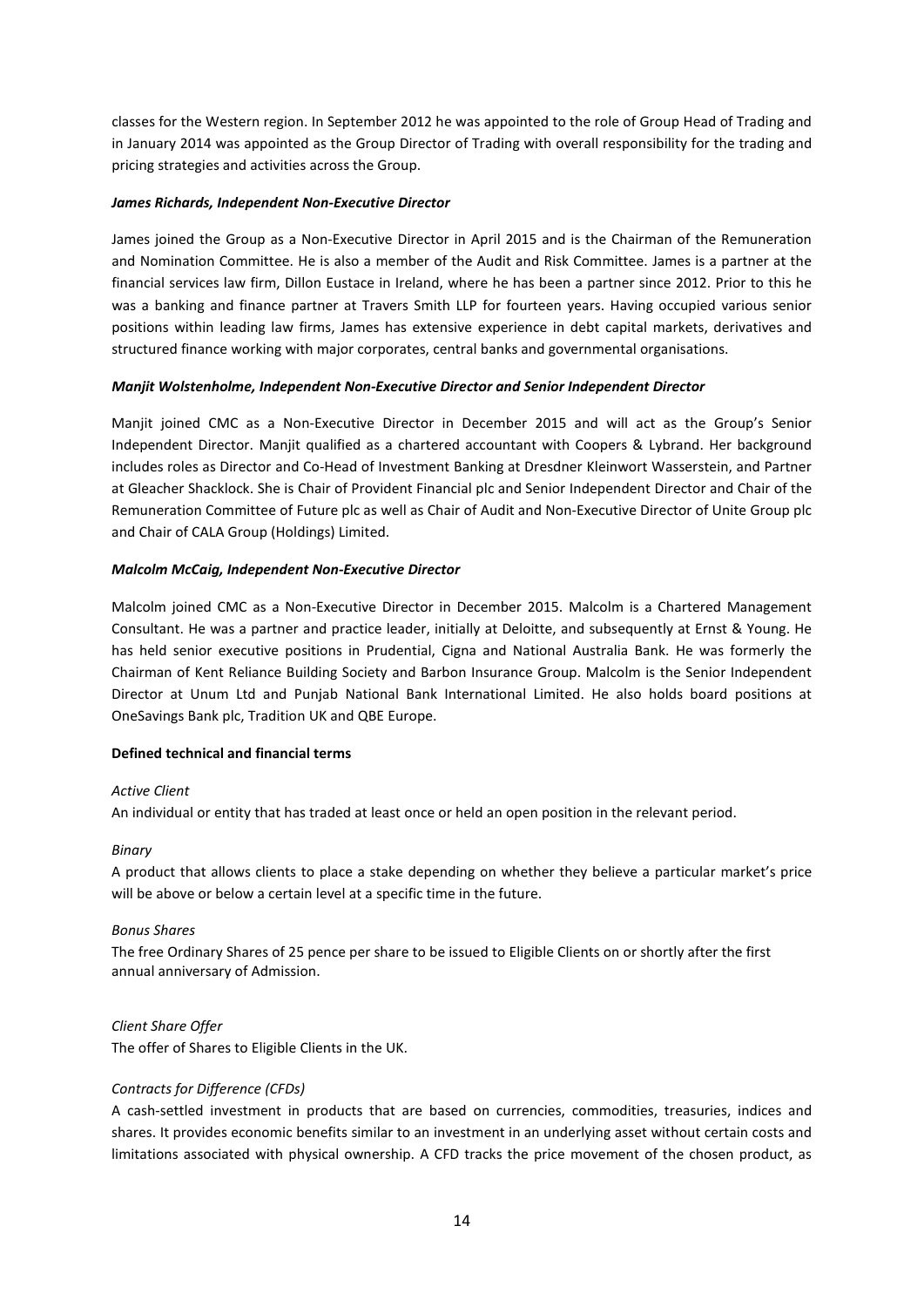well as inferring, through price change, dividends on stocks, interest on positive currency positions and coupons on interest-bearing instruments.

# *Countdowns*

A short-term Binary product that allows clients to place fixed-odd trades relating to price movements during short-term timeframes of as little as 30 seconds.

# *EBITDA*

EBITDA comprises operating profit for the period before interest expense, taxation, depreciation of property, plant and equipment and amortisation and impairment of intangibles.

#### *EBITDA margin*

EBITDA margin is calculated based on net operating income.

#### *Eligible Clients*

An Eligible Client is a client of CMC who as at 25 January 2016 is an individual aged 18 or over (and not a corporate body or a non-incorporated organisation) who is resident in the United Kingdom and falls into one of the three sub-categories: Bronze Eligible Client, Silver Eligible Client or Gold Eligible Client, as described above.

#### *Intermediaries Offer*

The offer of Shares to Intermediaries located in the United Kingdom.

### *Partners and Institutional Clients*

Banks, brokers, asset managers, hedge funds, introducing brokers, broker dealers and other professional and corporate firms.

#### *Net operating income*

Net operating income is equivalent to revenue less the impact of Rebates & Levies.

#### *Next Generation*

The Group's primary trading platform, launched in 2012.

#### *Premium Clients*

Clients that have an average SnFC value of £3,000 per month or an average SnFC value of £20,000 for the prior six month period.

*SnFC*

(Fees from) spreads, net financing and commission.

*Spread*

The difference between the bid and ask price of the Group's products.

#### *Spread bet*

Offered exclusively in the UK and Ireland, as typically, profits from spread betting are free from capital gains tax and stamp duty in these jurisdictions, spread betting shares many of the same characteristics and benefits as CFDs with one important difference: clients bet a specific stake size per point movement of a product rather than trading a specific number of shares or units.

#### *Underlying EBITDA*

Underlying EBITDA comprises operating profit for the period before interest expense, taxation, depreciation of property, plant and equipment, amortisation and impairment of intangibles and exceptional items.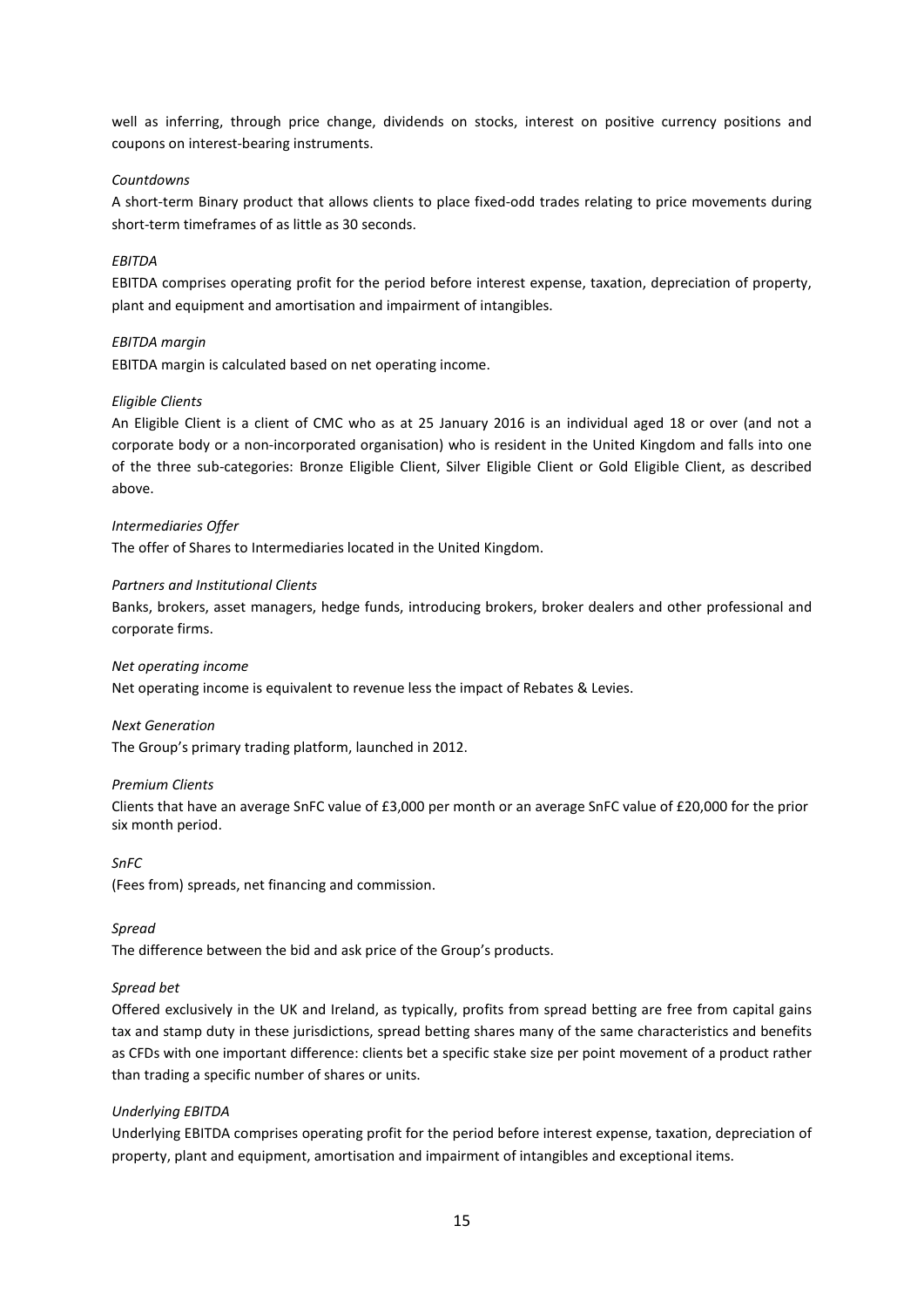#### **Disclaimer / Forward looking statements**

#### Important notice

Prices of shares as well as any dividends paid in respect of such shares may go down as well as up and in the worst case you could lose all of your investment. Past performance of CMC and information in this document should not be relied upon as a guide to future performance.

The contents of this announcement, which has been prepared by and is the sole responsibility of CMC, have been approved by Morgan Stanley & Co. International plc for the purposes of section 21(2)(b) of the Financial Services and Markets Act 2000, as amended ("FSMA"). This approval relates solely to the promotion of material in connection with the Offer and does not extend to the promotion of CMC products.

This advertisement does not constitute an offer or recommendation concerning the securities referred to in this advertisement. Any prospective investor is recommended to consult an independent professional adviser as to the suitability of the securities referred to in this advertisement for the person concerned.

The information contained in this announcement is for background purposes only and does not purport to be full or complete. No reliance may be placed for any purpose on the information contained in this announcement or its accuracy, fairness or completeness.

Neither this announcement nor the information contained herein is for publication, distribution or release, in whole or in part, directly or indirectly, in or into or from the United States (including its territories and possessions, any State of the United States and the District of Columbia), Australia, Canada, Japan or any other jurisdiction where to do so would constitute a violation of the relevant laws of such jurisdiction. The Offer and the distribution of this announcement may be restricted by law in certain jurisdictions and persons into whose possession any document or other information referred to herein comes should inform themselves about and observe any such restriction. Any failure to comply with these restrictions may constitute a violation of the securities laws of any such jurisdiction.

This announcement does not contain or constitute an offer of, or the solicitation of an offer to buy or subscribe for, the securities referred to herein to any person in any jurisdiction, including the United States, Australia, Canada or Japan or in any jurisdiction to whom or in which such offer or solicitation is unlawful.

This announcement is not for publication or distribution, directly or indirectly, in or into the United States (including its territories and possessions, any state of the United States and the District of Columbia). The securities referred to herein may not be offered or sold, directly or indirectly, in the United States unless registered under the United States Securities Act of 1933, as amended (the "U.S. Securities Act") or offered in a transaction exempt from, or not subject to, the registration requirements of the U.S. Securities Act. The offer and sale of securities referred to herein has not been and will not be registered under the U.S. Securities Act or under the applicable securities laws of Australia, Canada or Japan and any sale of Shares in the United States or to US persons will be made only to persons who are "qualified institutional buyers" as defined in Rule 144A under the US Securities Act and "qualified purchasers" as defined in the US Investment Company Act of 1940. There will be no public offer of the Shares in the United States, Australia, Canada or Japan. Subject to certain exceptions, the Shares referred to herein may not be offered or sold in Australia, Canada or Japan or to, or for the account or benefit of, any national, resident or citizen of Australia, Canada or Japan.

In any EEA Member State that has implemented Directive 2003/71/EC (together with any applicable implementing measures in any Member State, the "Prospectus Directive") other than the United Kingdom, this announcement is only addressed to and is only directed at qualified investors ("Qualified Investors") in that Member State within the meaning of the Prospectus Directive. Any investment or investment activity to which this announcement relates is available in the United Kingdom and to Qualified Investors in any member state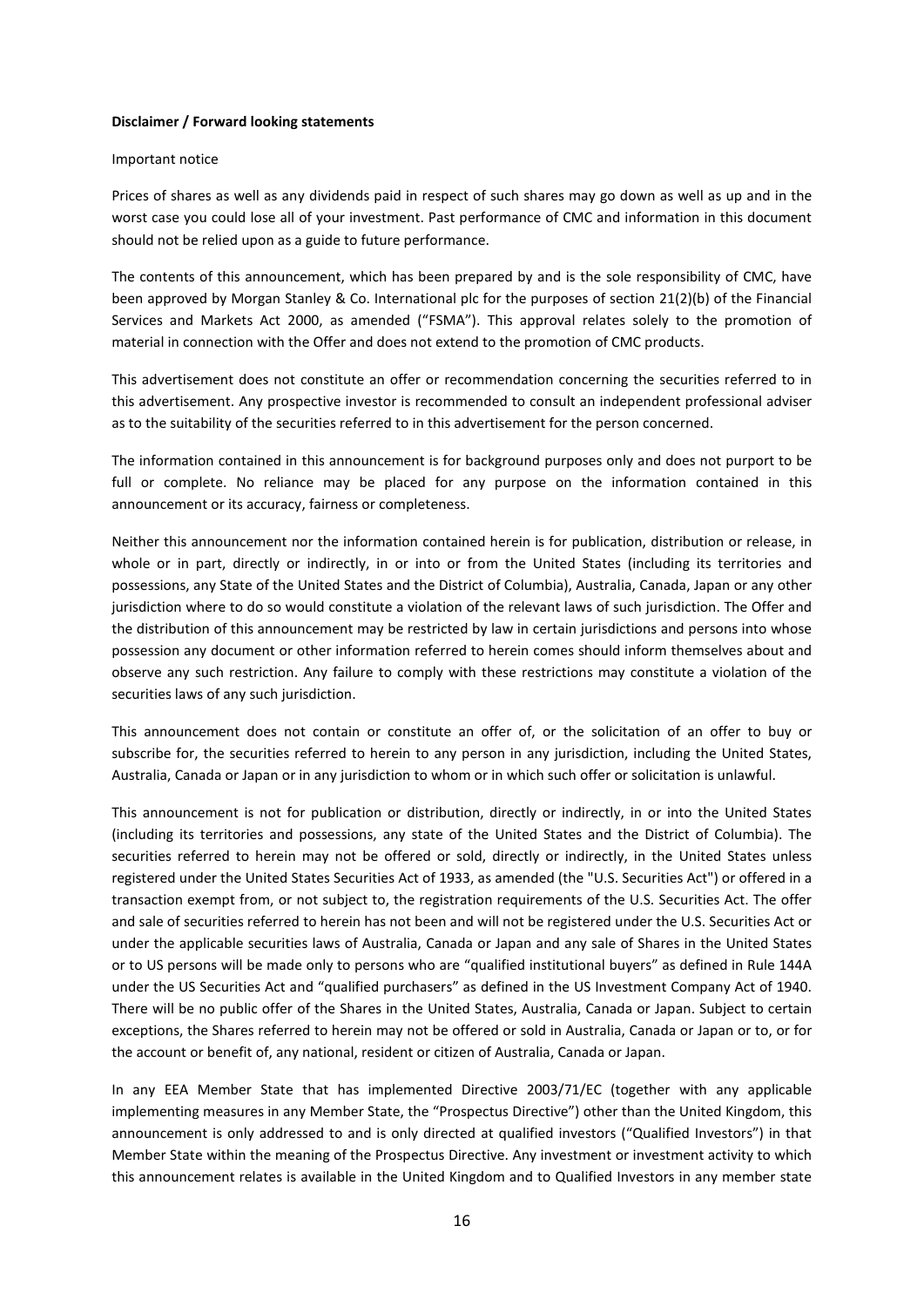of the EEA other than the United Kingdom and will be engaged in only with such persons. Other persons should not rely or act upon this announcement or any of its contents.

This announcement contains statements that are, or may be deemed to be, "forward-looking statements". These forward-looking statements may be identified by the use of forward-looking terminology, including the terms "believes", "estimates", "plans", "projects", "anticipates", "expects", "intends", "may", "will" or "should" or, in each case, their negative or other variations or comparable terminology, or by discussions of strategy, plans, objectives, goals, future events or intentions. Forward-looking statements may and often do differ materially from actual results. The forward-looking statements reflect the Group's current view with respect to future events and are subject to risks relating to future events and other risks, uncertainties and assumptions relating to the Group's business, results of operations, financial position, liquidity, prospects, growth and strategies. The forward-looking statements speak only as of the date they are made and cannot be relied upon as a guide to future performance.

Each of the Group and Goldman Sachs International, Morgan Stanley & Co. International plc, and RBC Europe Limited (together, the "Banks"), and their respective affiliates expressly disclaim any obligation or undertaking to update, review or revise any of the forward-looking statements contained in this announcement whether as a result of new information, future developments or otherwise.

This announcement is an advertisement and not a prospectus. Investors should not subscribe for or purchase any transferable securities referred to in this announcement except on the basis of information in the Prospectus intended to be published by CMC in due course in connection with the proposed admission of its Shares to the premium listing segment of the Official List of the FCA and to trading on the main market of the London Stock Exchange. Copies of the Prospectus will, following publication, be available from the Group's website, subject to applicable securities laws, and at the Group's registered office. Any purchase of Shares in the proposed Offer should be made solely on the basis of the information contained in the final Prospectus to be issued by the Group in connection with the Offer. Before purchasing any Ordinary Shares, persons viewing this announcement should ensure that they fully understand and accept the risks which will be set out in the Prospectus when published. The information in this announcement is for background purposes only and does not purport to be full or complete. No reliance may be placed for any purpose on the information contained in this announcement or its accuracy or completeness. This announcement does not constitute or form part of any offer or invitation to sell or issue, or any solicitation of any offer to purchase or subscribe for any Shares or any other securities nor shall it (or any part of it) or the fact of its distribution, form the basis of, or be relied on in connection with, any contract therefor. The information in this announcement is subject to change.

The Offer timetable, including the date of Admission, may be influenced by a range of circumstances such as market conditions. There is no guarantee that the Offer will proceed and that Admission will occur and you should not base your financial decisions on the Group's intentions in relation to the Offer and Admission at this stage. Acquiring investments to which this announcement relates may expose an investor to a significant risk of losing all or part of the amount invested. Persons considering making such an investment should consult an authorised person specialising in advising on such investments. This announcement does not constitute a recommendation concerning the Offer. The value of Shares can decrease as well as increase.

Each of Goldman Sachs International, Morgan Stanley & Co. International plc and RBC Europe Limited, who are each authorised by the Prudential Regulation Authority (the "PRA") and regulated by the FCA and the PRA in the United Kingdom, are acting exclusively for CMC and no-one else in connection with the Offer. None of the Banks will regard any other person (whether or not a recipient of this document) as a client in relation to the Offer and will not be responsible to anyone other than the Group for providing the protections afforded to their respective clients nor for giving advice in relation to the Offer or any transaction or arrangement referred to herein.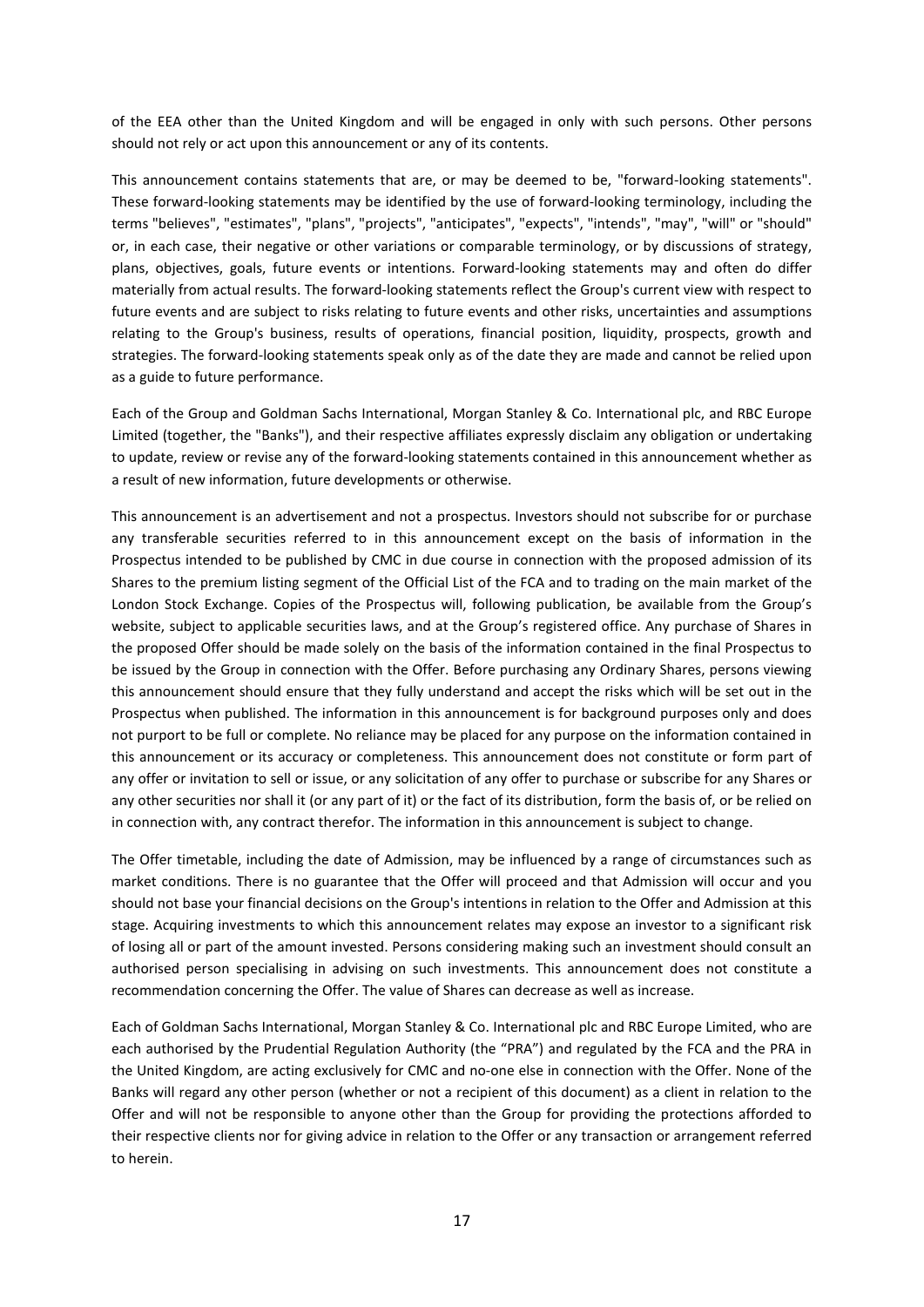In connection with the Offer, each of the Banks and any of their respective affiliates, acting as investors for their own accounts, may purchase Shares and in that capacity may retain, purchase, sell, offer to sell or otherwise deal for their own accounts in such Shares and other securities of the Group or related investments in connection with the Offer or otherwise. Accordingly, references in the final Prospectus, once published, to the Shares being offered, acquired, sold, placed or otherwise dealt in should be read as including any offer, sale, acquisition, placing or dealing in the Shares by any of the Banks and any of their affiliates acting as investors for their own accounts. In addition, certain of the Banks or their affiliates may enter into financing arrangements and swaps in connection with which they or their affiliates may from time to time acquire, hold or dispose of Shares. None of the Banks intends to disclose the extent of any such investment or transactions otherwise than in accordance with any legal or regulatory obligations to do so.

Apart from the responsibilities and liabilities, if any, which may be imposed on any of the Banks by the FSMA or the regulatory regime established thereunder, or under the regulatory regime of any jurisdiction where exclusion of liability under the relevant regulatory regime would be illegal, void or unenforceable, none of Banks or any of their respective affiliates, directors, officers, employees, advisers or agents accepts any responsibility or liability whatsoever for/or makes any representation or warranty, express or implied, as to the truth, accuracy or completeness of the information in this announcement (or whether any information has been omitted from the announcement) or any other information relating to CMC, its subsidiaries or associated companies, whether written, oral or in a visual or electronic form, and howsoever transmitted or made available or for any loss howsoever arising from any use of this announcement or its contents or otherwise arising in connection therewith.

In connection with the Offer, Morgan Stanley (the "Stabilisation Manager"), or any of its agents, may (but will be under no obligation to), to the extent permitted by applicable law, over-allot Shares or effect other transactions with a view to supporting the market price of the Shares at a higher level than that which might otherwise prevail in the open market. Morgan Stanley is not required to enter into such transactions and such transactions may be effected on any securities market, over-the-counter market, stock exchange or otherwise and may be undertaken at any time during the period commencing on the date of the commencement of conditional dealings in the Shares on the London Stock Exchange and ending no later than 30 calendar days thereafter. However, there will be no obligation on Morgan Stanley or any of its agents to effect stabilising transactions and there is no assurance that stabilising transactions will be undertaken. Such stabilising measures, if commenced, may be discontinued at any time without prior notice. In no event will measures be taken to stabilise the market price of the Shares above the offer price. Save as required by law or regulation, neither Morgan Stanley nor any of its agents intends to disclose the extent of any over-allotments made and/or stabilisation transactions conducted in relation to the Offer.

In connection with the Offer, the Stabilisation Manager may, for stabilisation purposes, over-allot Shares up to a maximum of 15 per cent. of the total number of Shares comprised in the Offer. For the purposes of allowing it to cover short positions resulting from any such over-allotments and/or from sales of Shares effected by it during the stabilisation period, the Stabilisation Manager will enter into over-allotment arrangements pursuant to which the Stabilisation Manager may purchase or procure purchasers for additional Shares up to a maximum of 15 per cent. of the total number of Shares comprised in the Offer (the "Over-allotment Shares") at the offer price. The over-allotment arrangements will be exercisable in whole or in part, upon notice by the Stabilisation Manager, for 30 calendar days after the commencement of conditional dealings in the Shares on the London Stock Exchange. Any Over-allotment Shares sold by the Stabilisation Manager will be sold on the same terms and conditions as the Shares being sold in the Offer and will form a single class for all purposes with the other Shares.